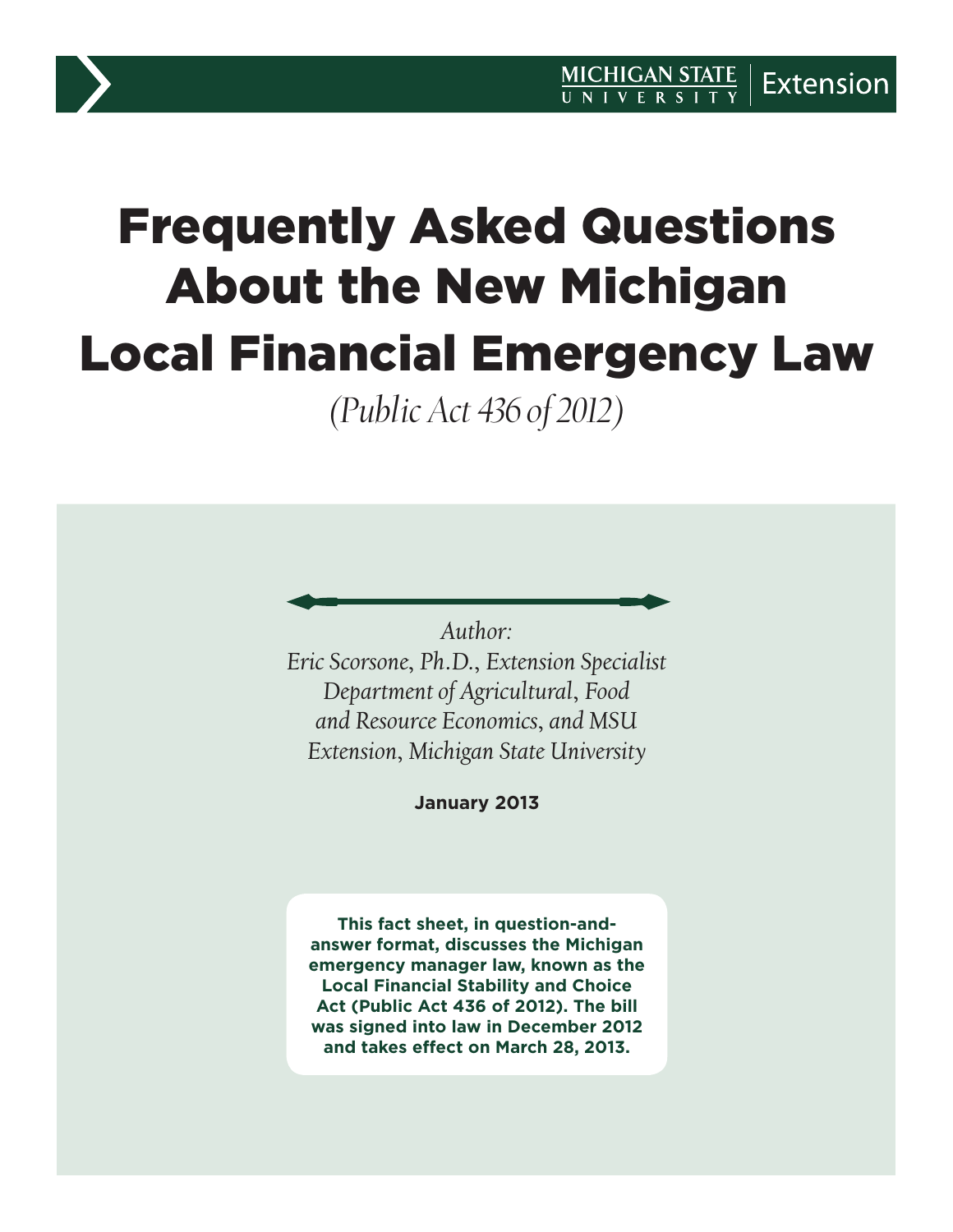

## Frequently Asked Questions About the New Michigan Local Financial Emergency Law

*(Public Act 436 of 2012)*

#### Q. What is the new emergency manager law?

A. The new law is known as Public Act 436 of 2012 (the Local Financial Stability and Choice Act). It was passed in December 2012 to replace Public Act 4 of 2011.

#### Q. Why was a new law necessary?

A. The law was passed because the Michigan Legislature and Gov. Rick Snyder felt that a replacement was needed for the now-defunct 2011 Emergency Manager Law (Public Act 4 of 2011). (PA 4 had been rejected by voters in a November 2012 statewide referendum.) This was deemed critical because of the fiscal crises being experienced in cities such as Detroit and Flint, and school districts such as Highland Park and Muskegon Heights.

#### Q. What is the difference between the Local Financial Stability and Choice Act and the law that was rejected by voters?

A. One key difference is that PA 436 gives local governments and school boards four options for addressing a fiscal emergency: a consent agreement, bankruptcy, mediation, and the appointment of an emergency manager (EM). The governor still has the power to order a financial review and declare on the basis of the findings from the review process whether a financial emergency exists. If a fiscal emergency is declared, the local government or school system must decide among the four options; doing nothing is not a choice.

#### Q. When will the law be applied to a local unit of government or school district?

A. The law will be applied to a community or school district if its financial situation meets certain criteria spelled out in the law. At that point the governor – or the community or school district itself – starts the legal process by requesting a financial review. The review is designed to determine whether an official financial emergency exists, and if one does, the degree and scope of that emergency. After the financial review, if a financial emergency is declared, the local board decides which of the four methods outlined in the law they will use to address the crisis.

#### Q. What conditions will trigger a financial review?

A. A number of factors may trigger a state financial review of a local government or school district. These factors include:

- Missed payroll or bond payments
- Failure to comply with a state-ordered deficit elimination plan
- Violation of local government debt or budgeting rules
- Imposition of a court-ordered tax levy
- A very low credit rating
- Any other facts that, in the state treasurer's estimation, may threaten the fiscal stability of the local government

#### Q. What is involved in a financial review?

A. A preliminary review is conducted by auditors from the Michigan Department of Treasury. If the auditors find evidence that a financial emergency may exist, the governor then appoints a financial review team. The team then conducts a thorough investigation to determine if, in fact, a financial emergency exists.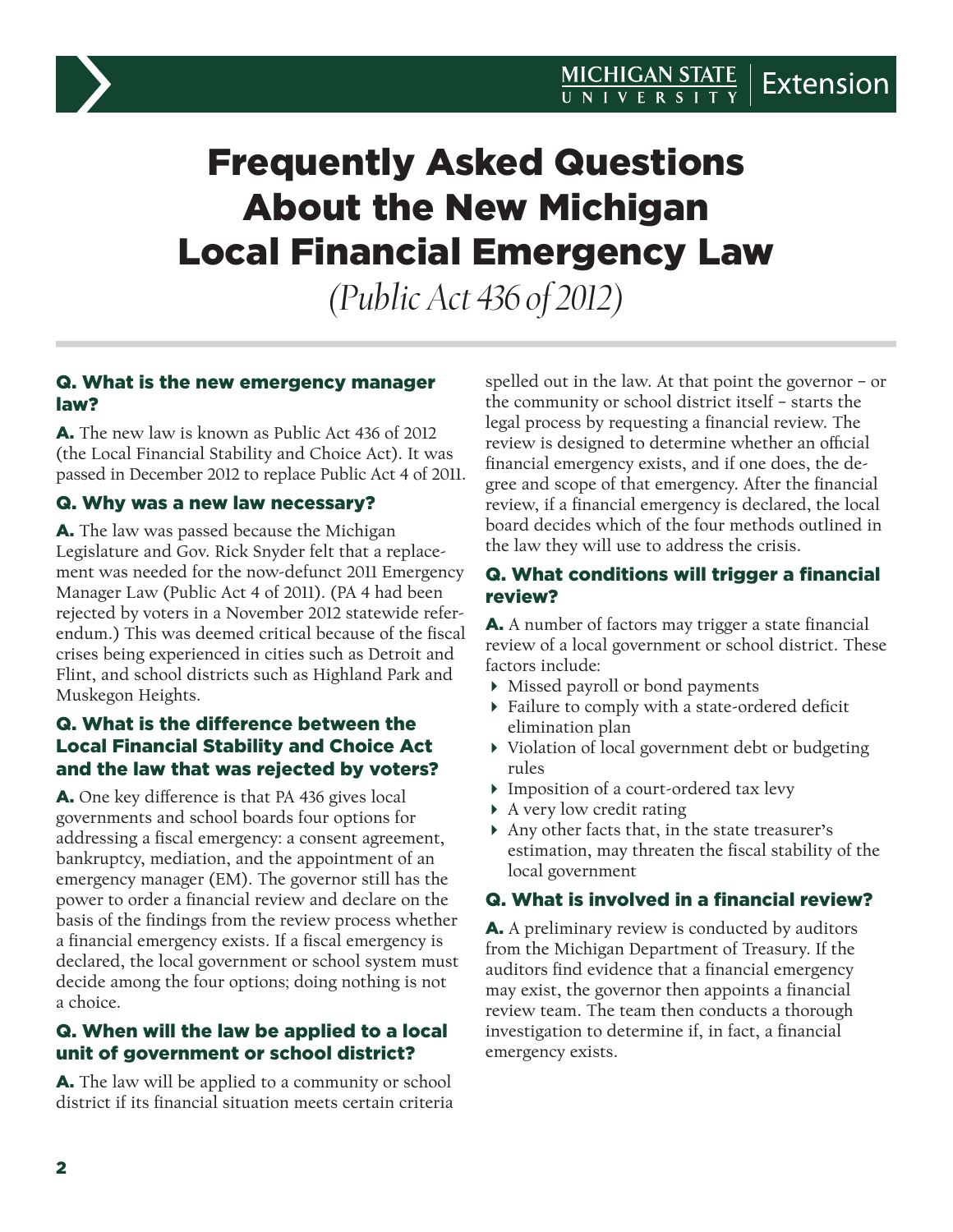

### Q. Who is involved in a financial review?

A. A number of individual or their designees play a role in the review process, including:

- The state treasurer or designee
- ▶ The director of the Michigan Department of Technology, Management and Budget or designee
- Three representatives nominated (one each) by the governor, the speaker of the House and the Senate majority leader.

#### Q. What does a financial review team do?

A. A financial review team uses a fact-finding process to identify conditions that may result in the declaration of a local financial emergency, including:

- Potential for missed bond payments or missed payrolls
- Excessive amounts of money owed to vendors
- Large general fund deficits
- Loans between government funds
- Existence of a structural operating deficit
- Inappropriate use of government funds
- Missed pension contributions

If a financial review team finds that one or more of these factors exists or likely will exist in the future, the team must report that a financial emergency exists.

#### Q. Can other factors lead to the declaration of a financial emergency?

A. Yes, several other factors can lead to the declaration of a financial emergency, such as that:

- A local government or school district fails to comply with a deficit elimination plan.
- A local government or school district fails to cooperate with a financial review team.
- The chief administrative officer of the community or school district concludes that one or more of these conditions may or is likely to exist soon.

#### Q. What happens after the financial review is finished?

A. The financial review team forwards its findings to the governor. The governor then must decide within 10 days whether to declare a local financial emergency. If the governor declares a local financial emergency, then the elected board of the unit of government or school district under investigation must choose one of four options for addressing the emergency.

#### Q. So, what are the four choices an elected board has?

A. The four choices an elected board has under this act are:

- Entering into a consent agreement
- Filing for bankruptcy
- Accepting the appointment of an emergency manager
- Agreeing to mediation

#### Q. What is a consent agreement?

A. A consent agreement is a legal contract between local and state officials describing actions that must be taken to ensure that a financial emergency is rectified. Certain powers may be given to a local elected or appointed official in order to carry out a consent agreement. If a consent agreement cannot be ratified within 30 days or is not agreed to by either party, the local government or school district must proceed under another option.

#### Q. What happens if a local government fails to comply with the terms of a consent agreement?

A. If a material breach of the agreement occurs, the governor has the power to place the local government into receivership or into the mediation process.

#### Q. What does it mean for a municipality to file for bankruptcy?

A. Under federal law, municipalities in the United States may file for bankruptcy. A municipal bankruptcy filing is more like an individual filing for bankruptcy than a corporation doing so. The process is designed to help a municipality relieve itself of certain financial obligations so it can continue to function and provide critical public services. There are consequences to filing for bankruptcy including, for example, a possible credit rating downgrade and limited access to borrowing for a period of time.

#### Q. What would be the circumstances in which a local unit of government would file an immediate bankruptcy?

A. A local government might file for bankruptcy if it were facing an immediate cash crisis, such as knowing that it was likely to run out of cash with which to pay its bills (including for material purchases or an employee payroll), within 30 to 60 days.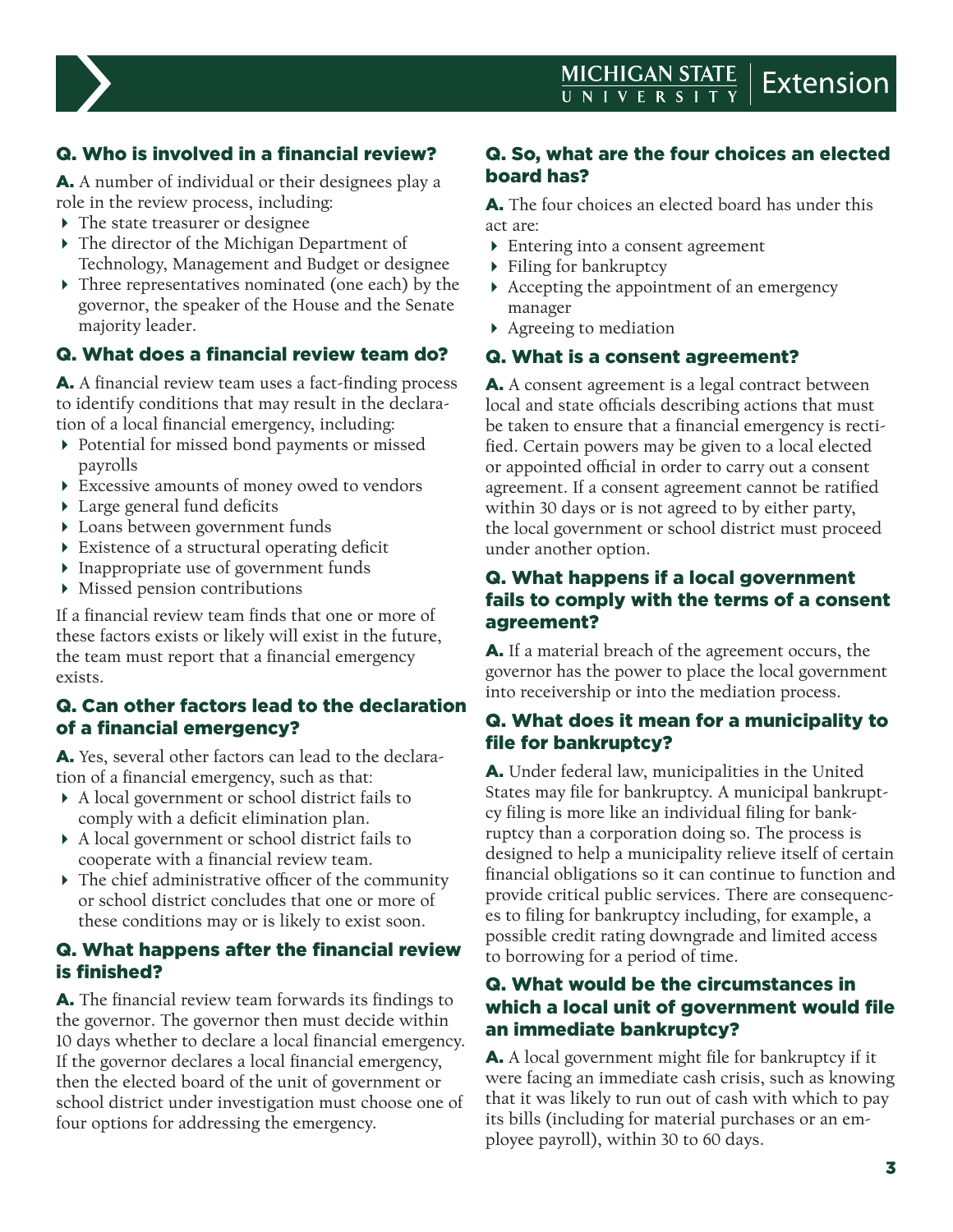

#### Q. Does the governor have a say in whether a local government may file for bankruptcy?

A. Yes, the governor has the right to approve or disprove the bankruptcy filing and may place conditions on it. If the governor refuses to approve the bankruptcy filing request, the local government must proceed under one of the three other options specified in the law. The governor may appoint a receiver to act on behalf of the local government during a municipal bankruptcy proceeding. If the governor does not appoint a receiver, the local government chief administrative officer will act to guide the jurisdiction through the bankruptcy proceedings.

#### Q. How would a bankruptcy filing help resolve a financial crisis?

A. The idea is that bankruptcy will relieve the municipality of certain financial obligations so that the government can continue to provide public services. Certain creditors (such as employee groups, bondholders and vendors) may not be paid or may receive only a portion of what they are owed.

#### Q. What happens if the elected officials choose to ask for the appointment of an EM?

A. The powers and responsibilities of an EM under PA 346 of 2012 are very similar to those of one under the now-defunct Public Act 4 of 2011.

#### Q. Can an elected board remove an EM?

A. PA 436 does allow an elected board to remove an EM after he or she has served in the position for 18 months. Such an action requires a supermajority (twothirds) vote of the elected board and the signature of the chief administrative officer (such as the county executive, mayor or school superintendent).

#### Q. Can an EM raise taxes?

A. No, an EM can propose to raise taxes and take it to a vote of the people, but he or she cannot unilaterally raise taxes.

#### Q. What are the qualifications to be an emergency manager?

A. The qualifications are that the individual must have a minimum 5 years of experience in business or government. He or she does not have to be a resident of the local government or school jurisdiction.

#### Q. What are the powers of an EM?

- A. The powers of an EM include to:
- Request and review all records of the local government.
- Request, modify and terminate existing contracts under certain conditions.
- Approve and disapprove appropriations, payments and budgets.
- Require special financial reporting.
- Fill vacant positions.
- Consolidate or eliminate departments.
- Engage in intergovernmental contracting.
- Retain consultants.
- Initiate court proceedings to enforce orders.
- $\triangleright$  Sell debt.
- ▶ Sell or transfer assets (with written approval of the state).

#### Q. What type of reporting is an EM required to do?

A. An EM must report to the state on a quarterly basis about financial changes, staffing changes and contract changes. This financial and operating report must explain how deficits are going to be reduced and critical public services maintained.

#### Q. Can an EM's actions be challenged?

A. Yes, certain actions by an EM can be challenged by the local elected board. Decisions about asset sales, changes to or termination of union contracts, and borrowing can be challenged by the local elected board within 10 days. The local elected board then has 7 days to provide an alternative with "substantially the same financial result" to the local emergency financial assistance loan board (LEFALB). The LEFALB will then have the final say over which proposal moves forward in the best interests of the public.

#### Q. When does an EM's term end?

A. An EM's term ends when one of two conditions is met: The financial emergency is solved or after 18 months in office, the local government board may vote to remove the EM. The removal process requires a two-thirds majority vote of the elected board and the concurrence of the chief administrative officer (such as a mayor, county executive or school superintendent).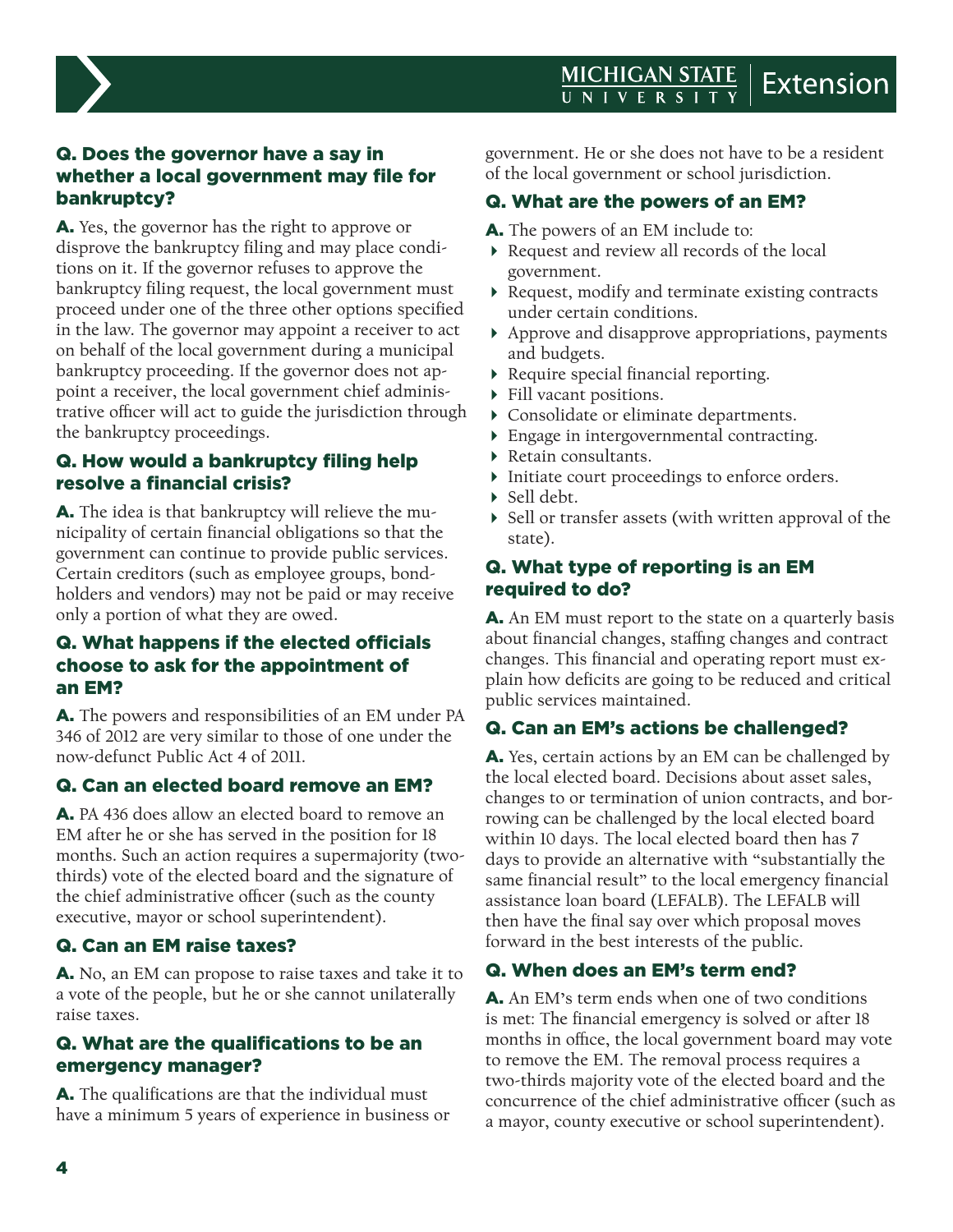#### **MICHIGAN STATE Extension**



If an EM is removed, the local government must negotiate a consent agreement with the state or begin the mediation process.

#### Q. Can an EM unilaterally file for bankruptcy for the unit of government or school district over which he or she is presiding?

A. If, after 6 months, the EM determines that there is no feasible plan to sustainably fix the finances of the municipality or school district, a bankruptcy filing may proceed. This filing is subject to the governor's approval.

#### Q. What is the mediation process?

A. This is a process in which a local government meets with its creditors (such as employee groups, bond holders and vendors) to negotiate a settlement about who can be paid and how much. It is designed to try to avoid a bankruptcy filing or minimize the negative impact and cost of a bankruptcy by getting agreement and some consent to reductions. The parties meet with a neutral mediator who facilitates the process.

#### Q. Who can be a mediator in the mediation process?

A. Under the law, the mediator must be a person with ten years of experience in high level business and government and expertise in municipal organization, public finance and labor law.

#### Q. Who selects the mediator?

A. The chief administrative office of the local government or school district (such as the mayor, city manager or school superintendent) and the interested parties must mutually agree to a mediator. The first step is for the local government or school district to contact the interested parties. After 7 days from the first contact, the local government or school district must provide the names of five potential mediators. The interested parties may then veto up to four names. If only one candidate remains, that person becomes the mediator. If more than one candidate remains, the local government chooses a mediator from them. If the interested parties still object to the designated mediator, the state treasurer has the authority to determine whether the mediator is acceptable and meets the

legal requirements to serve in the position. If the parties fail to agree to a mediator within 7 days, the state treasurer may determine that a mediator candidate is appropriate and will be used.

#### Q. What does the mediator do?

A. The mediator must have no connection to any of the parties involved and must act in a fair and unbiased manner. The mediator has no power to enforce any actions or decisions. The person's job is to create the environment and conditions through which the parties could potentially reach a settlement.

#### Q. Who pays for the mediator?

A. Unless otherwise agreed to by the parties involved in the negotiation, the local government pays 50 percent and the other parties combined pay 50 percent of the cost.

#### Q. How long can the mediation process last?

A. Generally, the mediation process lasts 60 days, with a 30-day extension possible if all parties agree. If a settlement is reached, the process is ended. However, the state treasurer may reject a settlement agreement and force the local government or school district back to one of the other three options (consent agreement, bankruptcy or appointment of an EM). If the creditors do not respond to the request for mediation within 60 days, or if the process does not resolve all outstanding disputes, the local government or school district files for municipal bankruptcy.

#### Q. What happens if the local government or school district fails to begin the mediation process?

A. If within 7 days the local government or school district fails to notify the interested parties of its interest in mediated talks, the state treasurer may require the local government to accept an emergency manager.

#### Q. What happens if a city council or other elected board fails to make any choice?

A. If an elected board fails to act on any of the four choices, they are immediately sent into the mediation process. The board will then be required to act through this process to try and address the financial emergency.